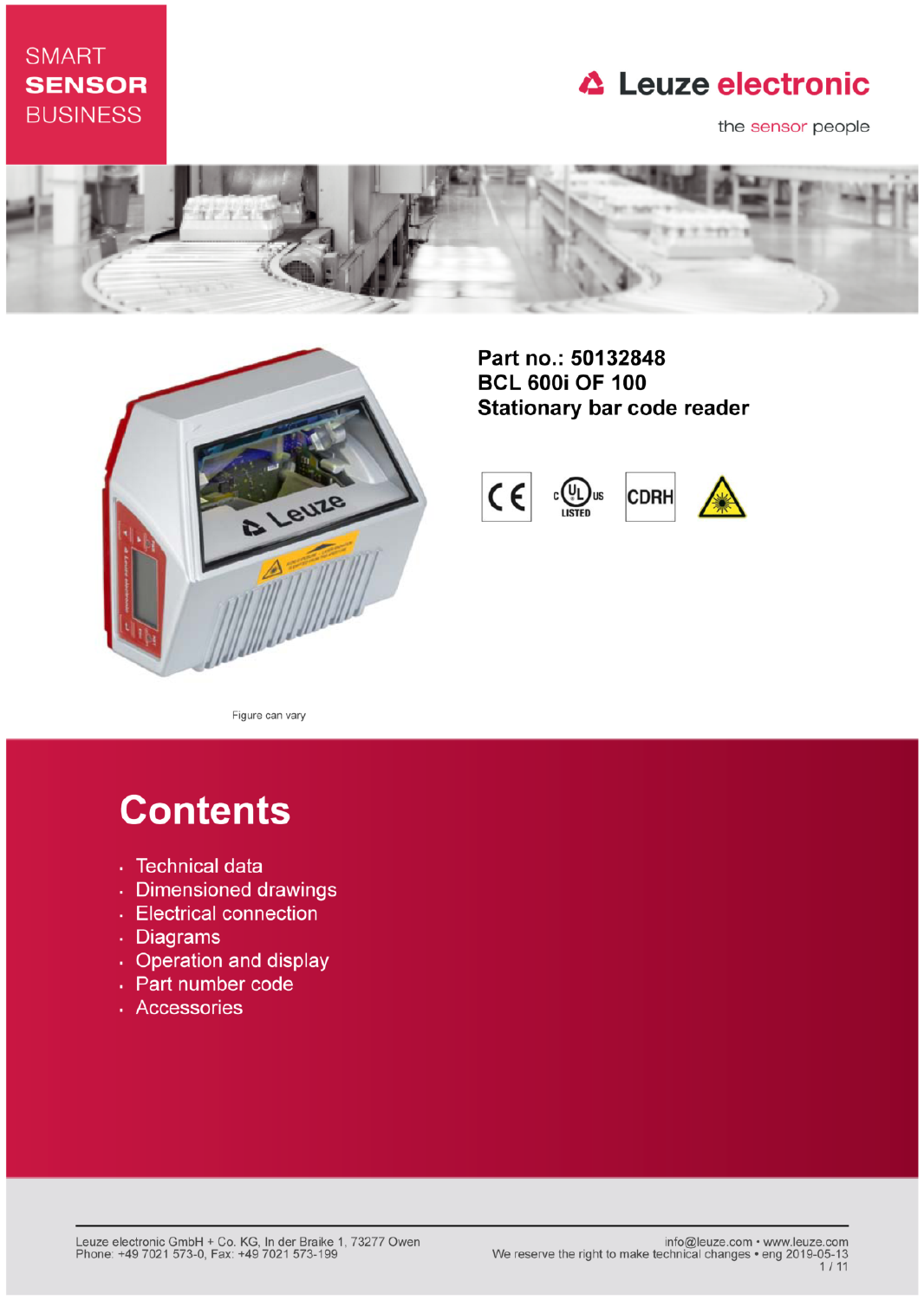### Part no.: 50132848 – BCL 600i OF 100 – Stationary bar code reader

#### **Technical data**

| <b>Basic data</b>                       |                                                                                                                                             |
|-----------------------------------------|---------------------------------------------------------------------------------------------------------------------------------------------|
| Series                                  | <b>BCL 600i</b>                                                                                                                             |
|                                         |                                                                                                                                             |
| <b>Functions</b>                        |                                                                                                                                             |
| <b>Functions</b>                        | Alignment mode<br>AutoConfig<br>AutoControl<br>AutoReflAct<br>Code fragment technology<br><b>LED</b> indicator<br>Reference code comparison |
|                                         |                                                                                                                                             |
| <b>Read data</b>                        |                                                                                                                                             |
| Code types, readable                    | 2/5 Interleaved<br>Codabar<br>Code 128<br>Code 39<br>Code 93<br><b>EAN 128</b><br><b>EAN/UPC</b><br><b>GS1 Databar Omnidirectional</b>      |
| Scanning rate, typical                  | 800 scans/s                                                                                                                                 |
| Bar codes per reading gate, max. number | 64 Piece(s)                                                                                                                                 |
|                                         |                                                                                                                                             |
| <b>Optical data</b>                     |                                                                                                                                             |
| Reading distance                        | 450  1,450 mm                                                                                                                               |
| Light source                            | Laser, Blue                                                                                                                                 |
| Laser light wavelength                  | 405 nm                                                                                                                                      |
| Laser class                             | 2, IEC/EN 60825-1:2007                                                                                                                      |
| Transmitted-signal shape                | Continuous                                                                                                                                  |
| Bar code contrast (PCS)                 | 60 %                                                                                                                                        |
| Modulus size                            | $0.30.5$ mm                                                                                                                                 |
| Reading method                          | Oscillating-mirror scanner                                                                                                                  |
| Beam deflection                         | Via rotating polygon wheel + stepping motor with mirror                                                                                     |
| Light beam exit                         | Zero position at side at angle less than 90°                                                                                                |
| Oscillating mirror frequency            | 10 Hz                                                                                                                                       |
| Max. swivel angle                       | 20 $^{\circ}$                                                                                                                               |
|                                         |                                                                                                                                             |
| <b>Electrical data</b>                  |                                                                                                                                             |
| Protective circuit                      | Polarity reversal protection                                                                                                                |
| Performance data                        |                                                                                                                                             |
| Supply voltage U <sub>B</sub>           | 10  30 V, DC                                                                                                                                |
| Power consumption, max.                 | 10 W                                                                                                                                        |
| <b>Inputs/outputs selectable</b>        |                                                                                                                                             |
| Output current, max.                    | 60 mA                                                                                                                                       |
| Number of inputs/outputs selectable     | 4 Piece(s)                                                                                                                                  |
| Voltage type, outputs                   | DC                                                                                                                                          |
| Switching voltage, outputs              | Typ. $U_B / 0 V$                                                                                                                            |
| Voltage type, inputs                    | DC                                                                                                                                          |
| Switching voltage, inputs               | Typ. U <sub>B</sub> / 0 V                                                                                                                   |
| Input current, max.                     | 8 mA                                                                                                                                        |
|                                         |                                                                                                                                             |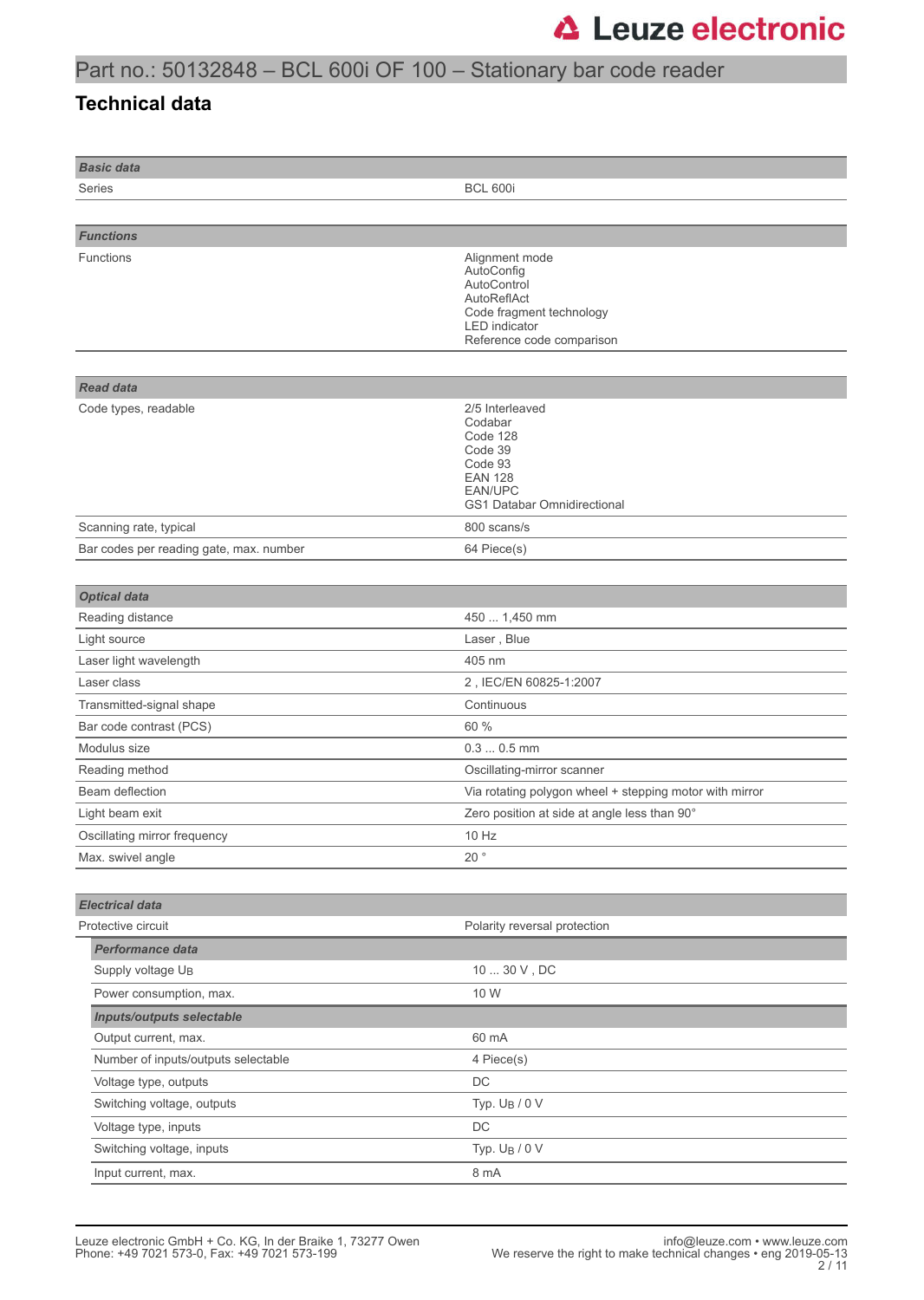### Part no.: 50132848 – BCL 600i OF 100 – Stationary bar code reader

| <b>Interface</b>         |                                       |
|--------------------------|---------------------------------------|
| Type                     | RS 232, RS 422, RS 485                |
| <b>RS 232</b>            |                                       |
| Function                 | Process                               |
| Transmission speed       | 4,800  115,400 Bd                     |
| Data format              | Adjustable                            |
| Start bit                | $\mathbf{1}$                          |
| Data bit                 | 7,8                                   |
| Stop bit                 | 1.2                                   |
| Parity                   | None                                  |
| Transmission protocol    | Adjustable                            |
| Data encoding            | <b>ASCII</b>                          |
| <b>RS 422</b>            |                                       |
| Function                 | Process                               |
| Transmission speed       | 4,800  115,400 Bd                     |
| Data format              | Adjustable                            |
| Start bit                | $\mathbf{1}$                          |
| Data bit                 | 7, 8 data bits                        |
| Stop bit                 | 1, 2 stop bits                        |
| Transmission protocol    | Adjustable                            |
| Data encoding            | <b>ASCII</b>                          |
| <b>RS 485</b>            |                                       |
| Function                 | Process                               |
| Transmission speed       | 57,600 Bd                             |
| Data format              | Fixed                                 |
| Start bit                | $\mathbf{1}$                          |
| Data bit                 | 9 data bits                           |
| Stop bit                 | 1 stop bit                            |
| Parity                   | None                                  |
| Transmission protocol    | Fixed                                 |
| Data encoding            | <b>ASCII</b>                          |
|                          |                                       |
| <b>Service interface</b> |                                       |
| Type                     | <b>USB</b>                            |
| <b>USB</b>               |                                       |
| Function                 | Configuration via software<br>Service |
|                          |                                       |
| <b>Connection</b>        |                                       |
| Number of connections    | 5 Piece(s)                            |
| <b>Connection 1</b>      |                                       |
| Type of connection       | <b>USB</b>                            |
| Designation on device    | <b>SERVICE</b>                        |
| Function                 | Service interface                     |
| Connector type           | USB 2.0 Standard-A                    |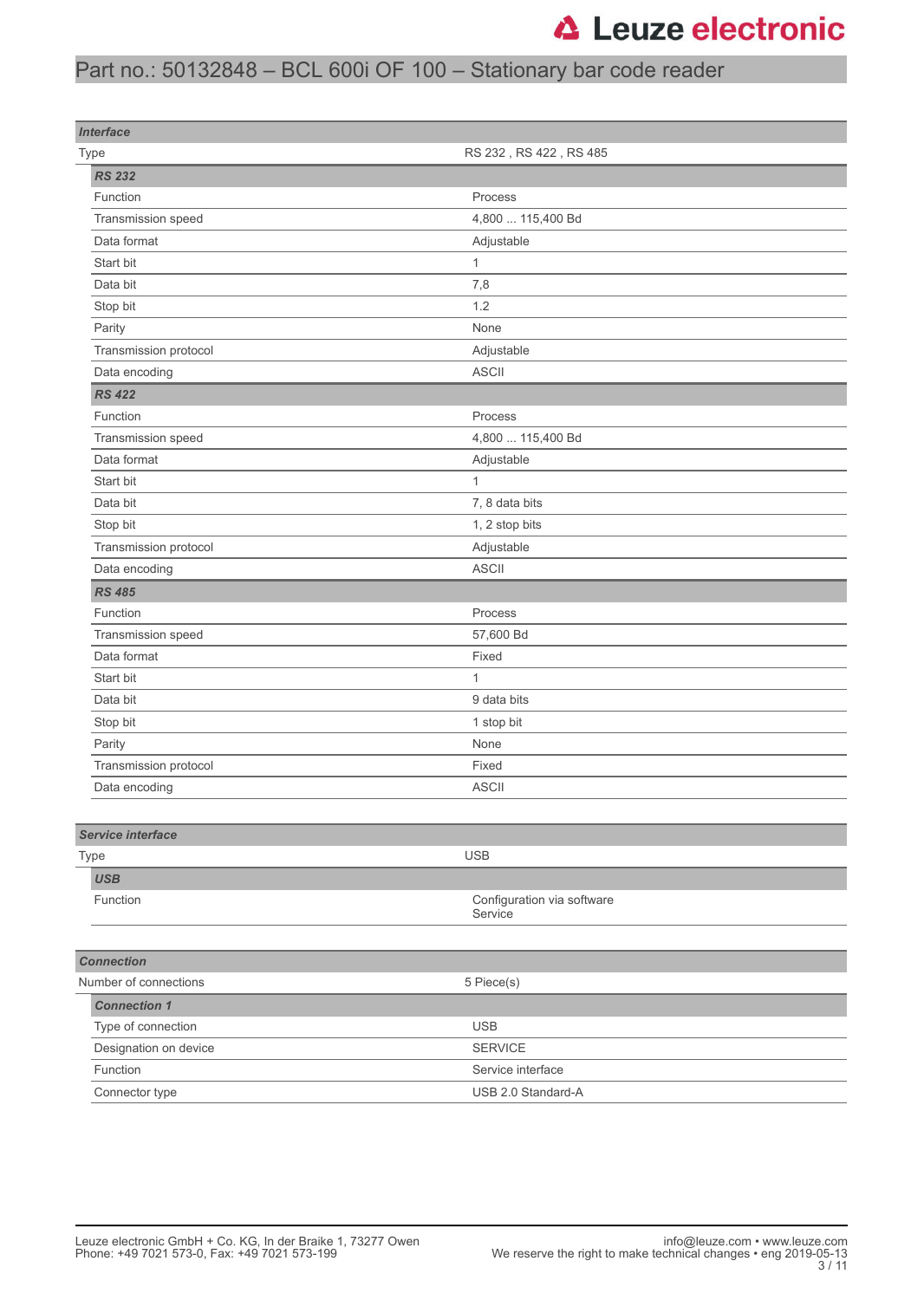### Part no.: 50132848 – BCL 600i OF 100 – Stationary bar code reader

| <b>Connection 2</b>    |                                           |  |
|------------------------|-------------------------------------------|--|
| Type of connection     | Connector                                 |  |
| Designation on device  | <b>PWR</b>                                |  |
| Function               | Signal IN<br>Signal OUT<br>Voltage supply |  |
| Thread size            | M12                                       |  |
| Type                   | Male                                      |  |
| Material               | Metal                                     |  |
| No. of pins            | 5-pin                                     |  |
| Encoding               | A-coded                                   |  |
| <b>Connection 3</b>    |                                           |  |
| Type of connection     | Connector                                 |  |
| Designation on device  | SW IN/OUT                                 |  |
| Function               | Signal IN<br>Signal OUT                   |  |
| Thread size            | M12                                       |  |
| Type                   | Female                                    |  |
| Material               | Metal                                     |  |
| No. of pins            | 5-pin                                     |  |
| Encoding               | A-coded                                   |  |
| <b>Connection 4</b>    |                                           |  |
| Type of connection     | Connector                                 |  |
| Designation on device  | HOST / BUS IN                             |  |
| Function               | <b>BUS IN</b>                             |  |
| Thread size            | M12                                       |  |
| Type                   | Male                                      |  |
| Material               | Metal                                     |  |
| No. of pins            | 5-pin                                     |  |
| Encoding               | B-coded                                   |  |
| <b>Connection 5</b>    |                                           |  |
| Type of connection     | Connector                                 |  |
| Designation on device  | <b>BUS OUT</b>                            |  |
| Function               | <b>BUS OUT</b>                            |  |
| Thread size            | M12                                       |  |
| Type                   | Male                                      |  |
| No. of pins            | 5-pin                                     |  |
|                        |                                           |  |
| <b>Mechanical data</b> |                                           |  |
| Design                 | Cubic                                     |  |
| Dimension (W x H x L)  | 173 mm x 84 mm x 147 mm                   |  |
| Housing material       | Metal, Diecast aluminum                   |  |
| Lens cover material    | Glass                                     |  |
| Net weight             | 1,500 g                                   |  |
| Housing color          | Red, RAL 3000<br>Silver                   |  |
| Type of fastening      | Dovetail grooves<br>Mounting thread       |  |

*Operation and display*

Via optional mounting device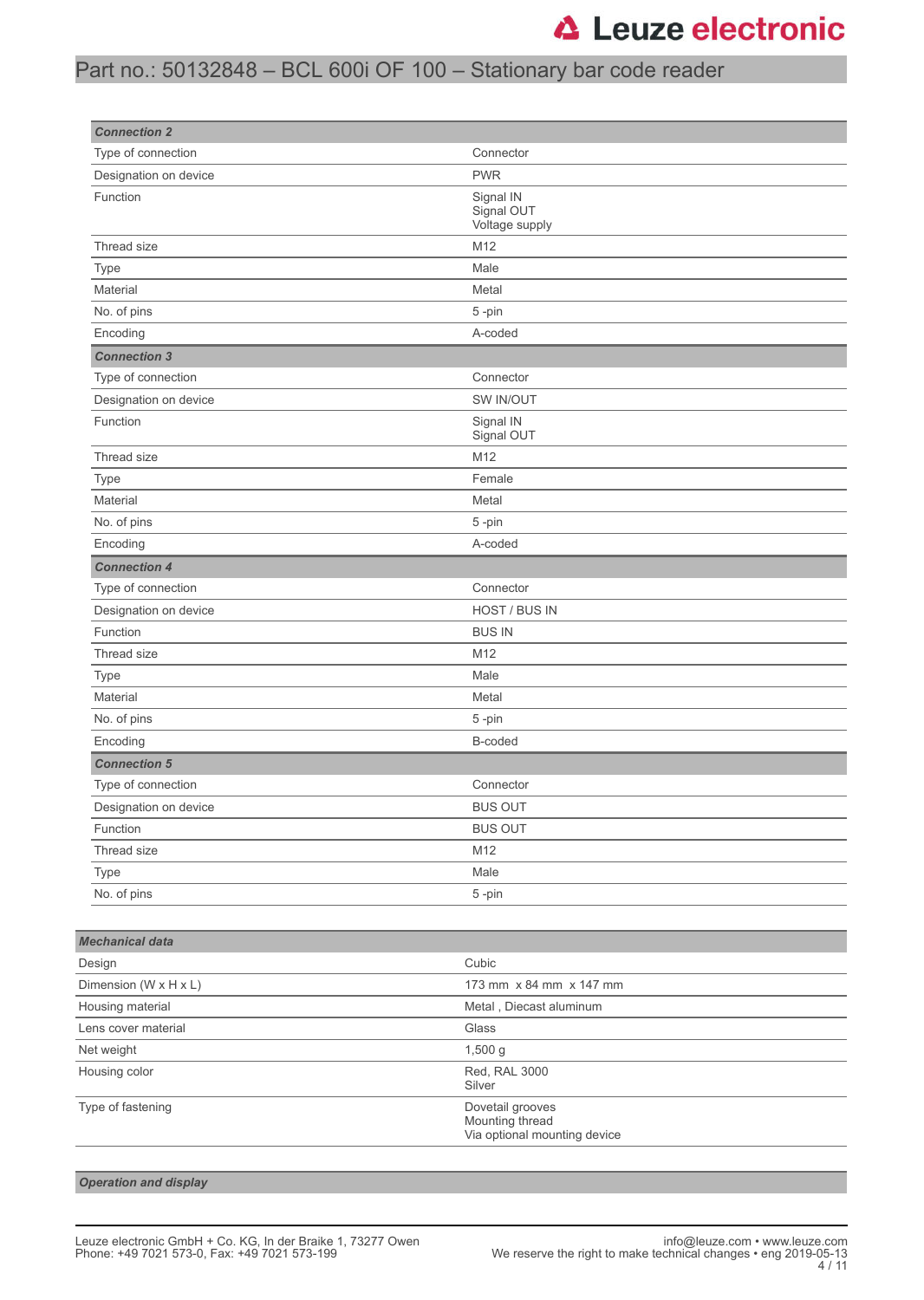### Part no.: 50132848 – BCL 600i OF 100 – Stationary bar code reader

| Type of display                                                 | LED<br>Monochromatic graphical display, 128x64 pixel, with background light-<br>ing |
|-----------------------------------------------------------------|-------------------------------------------------------------------------------------|
| Number of LEDs                                                  | 2 Piece(s)                                                                          |
| Type of configuration                                           | Via web browser                                                                     |
| Operational controls                                            | Button(s)                                                                           |
| <b>Environmental data</b>                                       |                                                                                     |
| Ambient temperature, operation                                  | 040 °C                                                                              |
| Ambient temperature, storage                                    | $-20+70$ °C                                                                         |
| Relative humidity (non-condensing)                              | 90 %                                                                                |
| Extraneous light tolerance on the bar code, max.                | 2,000 lx                                                                            |
| <b>Certifications</b>                                           |                                                                                     |
| Degree of protection                                            | IP 65                                                                               |
| Protection class                                                | $\mathbf{III}$                                                                      |
| Certifications                                                  | c UL US                                                                             |
| Test procedure for EMC in accordance with standard              | EN 55022<br>EN 61000-4-2, -3, -4, -6                                                |
| Test procedure for shock in accordance with standard            | IEC 60068-2-27, test Ea                                                             |
| Test procedure for continuous shock in accordance with standard | IEC 60068-2-29, test Eb                                                             |
| Test procedure for vibration in accordance with standard        | IEC 60068-2-6, test Fc                                                              |
| US patents                                                      | US 6,854,649 B                                                                      |
|                                                                 |                                                                                     |
| <b>Classification</b>                                           |                                                                                     |
| Customs tariff number                                           | 84719000                                                                            |
| eCl@ss 8.0                                                      | 27280102                                                                            |
| eCl@ss 9.0                                                      | 27280102                                                                            |
| <b>ETIM 5.0</b>                                                 | EC002550                                                                            |
| <b>ETIM 6.0</b>                                                 | EC002550                                                                            |

#### **Dimensioned drawings**

All dimensions in millimeters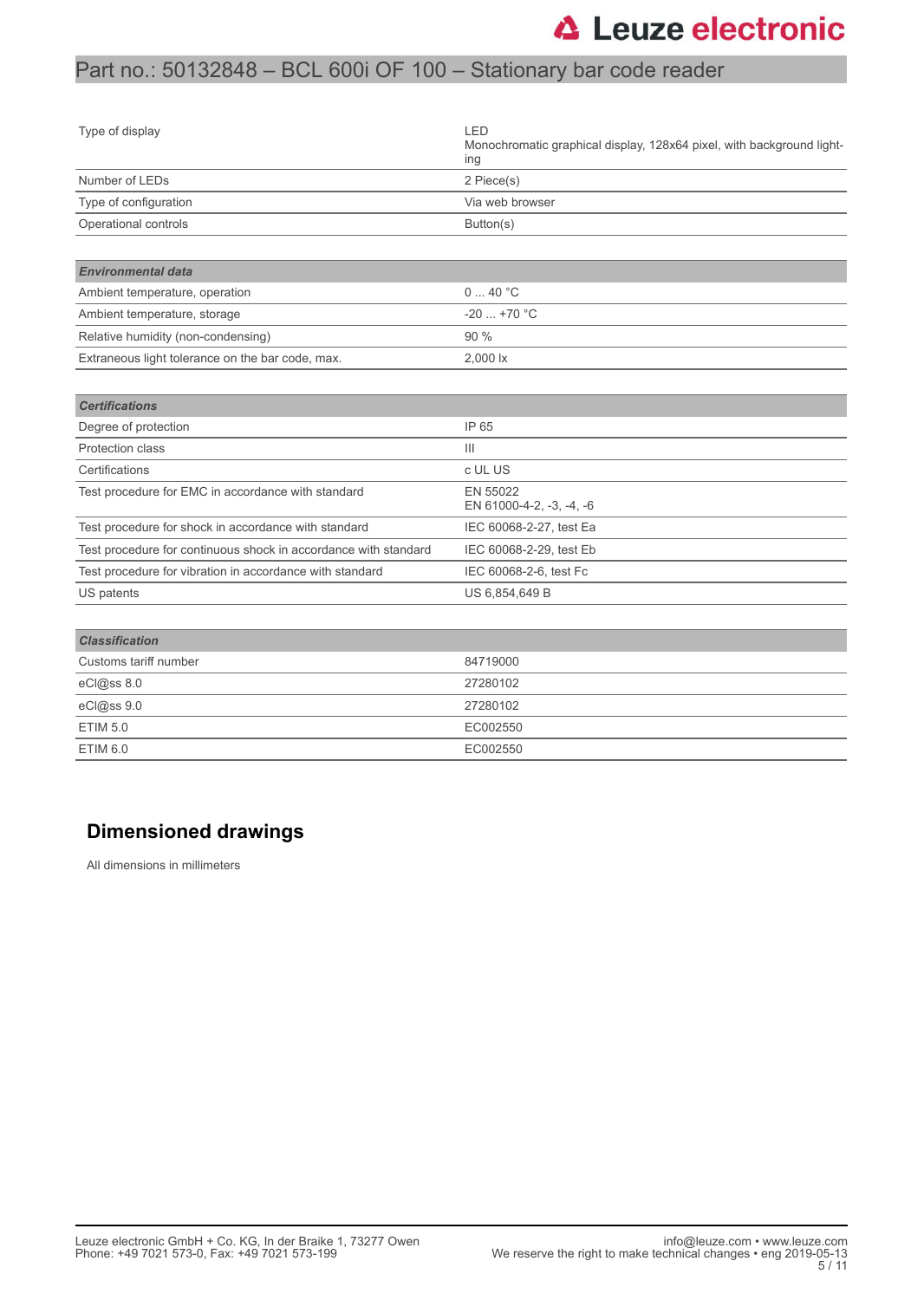### Part no.: 50132848 – BCL 600i OF 100 – Stationary bar code reader



#### **Electrical connection**

| <b>Connection 1</b> | <b>SERVICE</b>     |
|---------------------|--------------------|
| Type of connection  | <b>USB</b>         |
| Function            | Service interface  |
| Connector type      | USB 2.0 Standard-A |

| <b>Pin</b>     | Pin assignment |
|----------------|----------------|
|                | $+5$ V DC      |
| $\overline{2}$ | DATA-          |
| 3              | DATA+          |
| 4              | <b>GND</b>     |

| <b>Connection 2</b> | <b>PWR</b>                                |
|---------------------|-------------------------------------------|
| Type of connection  | Connector                                 |
| Function            | Signal IN<br>Signal OUT<br>Voltage supply |
| Thread size         | M12                                       |
| Type                | Male                                      |
| Material            | Metal                                     |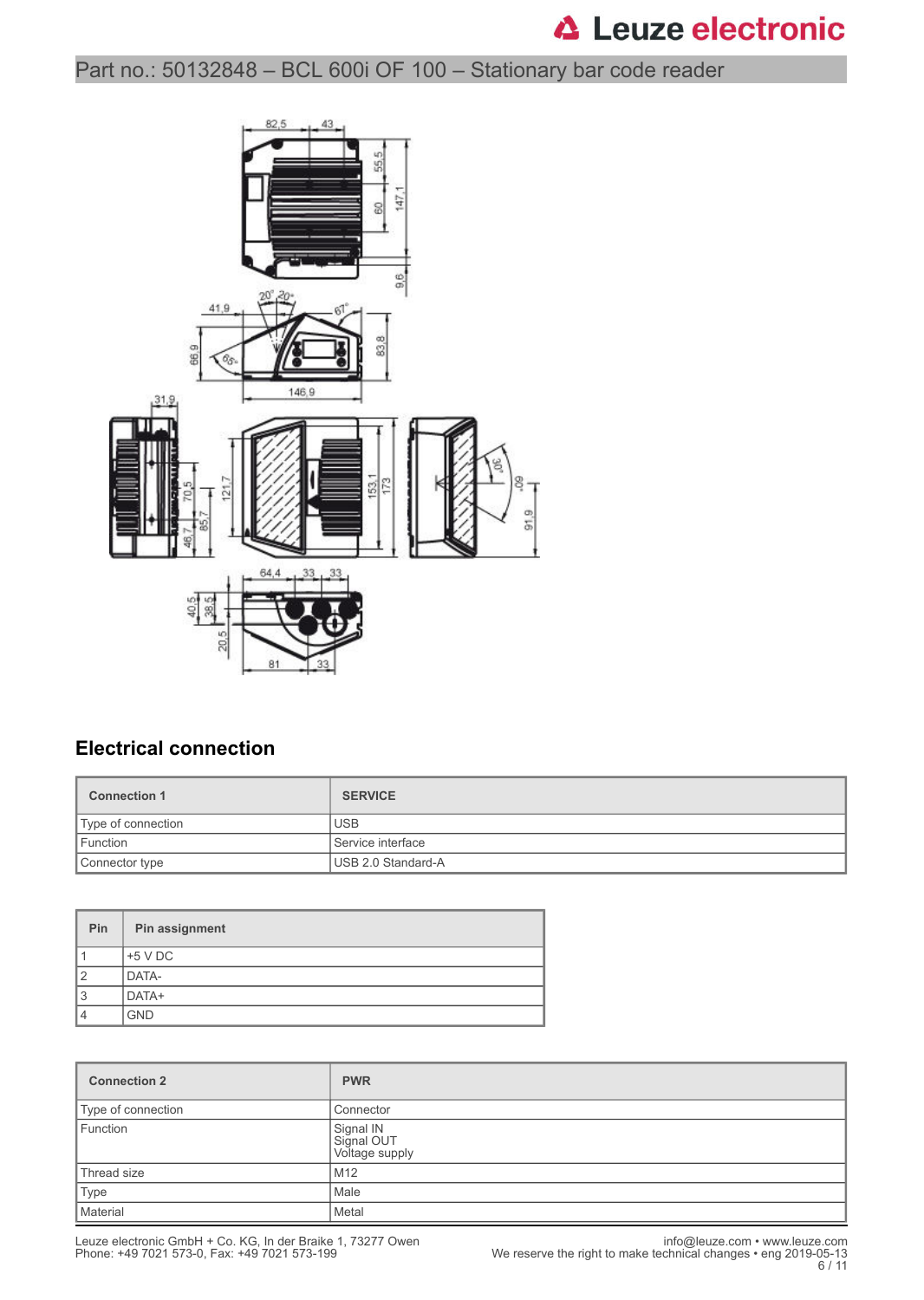### Part no.: 50132848 – BCL 600i OF 100 – Stationary bar code reader

| <b>Connection 2</b> | <b>PWR</b> |
|---------------------|------------|
| No. of pins         | $5$ -pin   |
| Encoding            | A-coded    |

| Pin            | Pin assignment    |
|----------------|-------------------|
|                | <b>VIN</b>        |
| $\overline{2}$ | SWIO <sub>3</sub> |
| 3              | <b>GND</b>        |
| 4              | SWIO 4            |
| 5              | FE.               |



| Pin | Pin assignment    |
|-----|-------------------|
|     | <b>VOUT</b>       |
| 2   | SWIO <sub>1</sub> |
| 3   | <b>GND</b>        |
|     | SWIO <sub>2</sub> |
| 5   | FE.               |

| <b>Connection 4</b> | <b>HOST / BUS IN</b> |
|---------------------|----------------------|
| Type of connection  | Connector            |
| Function            | <b>BUS IN</b>        |
| Thread size         | M12                  |
| Type                | Male                 |
| Material            | Metal                |
| No. of pins         | $5 - pin$            |
| Encoding            | B-coded              |

| <b>Pin</b>     | Pin assignment |
|----------------|----------------|
|                | $CTS/RX+$      |
| $\overline{2}$ | TxD/Tx-        |
| 3              | GND H          |
| $\overline{4}$ | RTS/TX+        |
| 5              | RxD/RX-        |



| <b>BUS OUT</b> |
|----------------|
| Connector      |
|                |



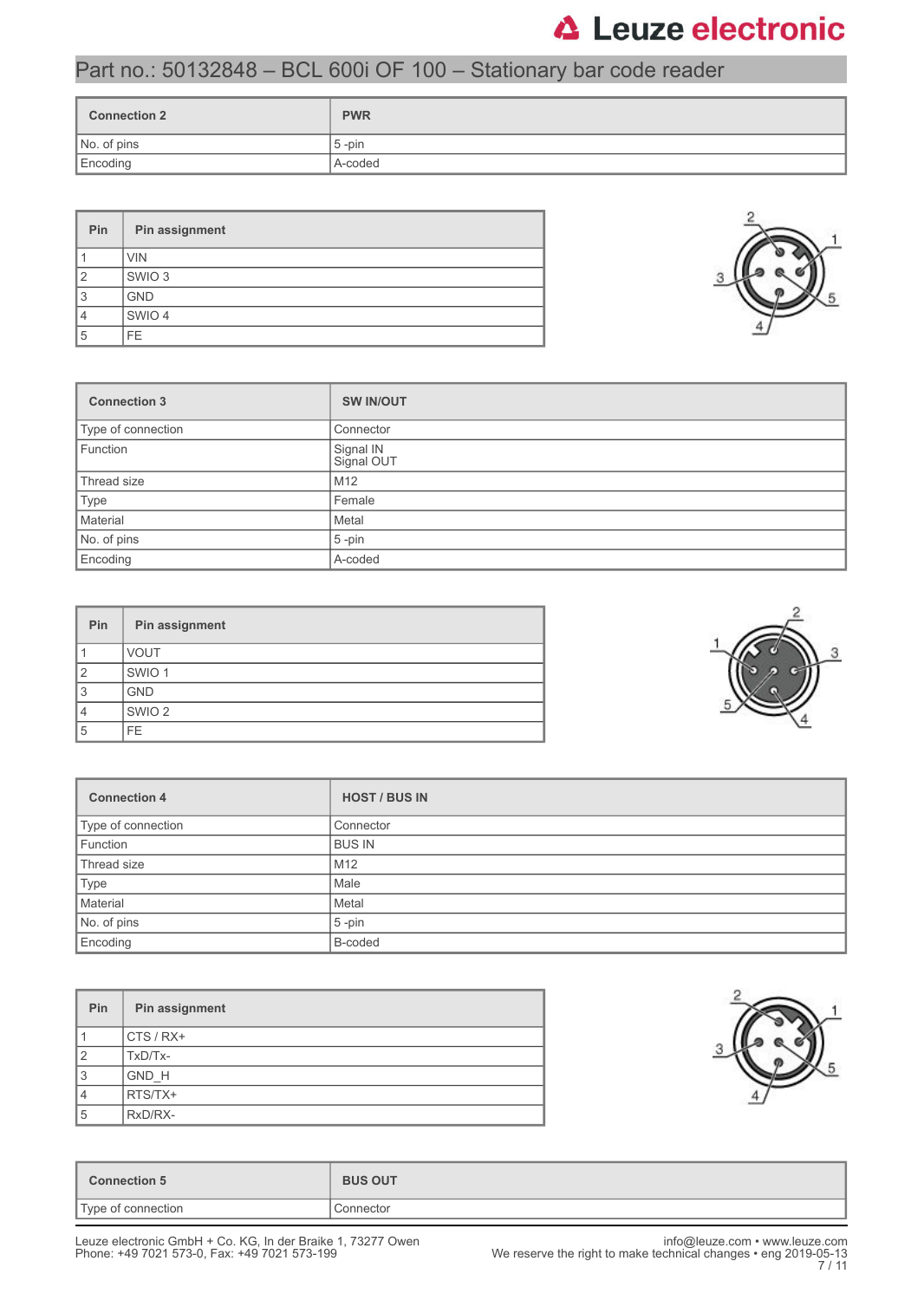### Part no.: 50132848 – BCL 600i OF 100 – Stationary bar code reader

| <b>Connection 5</b> | <b>BUS OUT</b>  |
|---------------------|-----------------|
| Function            | <b>BUS OUT</b>  |
| Thread size         | M <sub>12</sub> |
| Type                | Male            |
| Material            | Metal           |
| No. of pins         | $5 - pin$       |
| Encoding            | B-coded         |

| <b>Pin</b>     | Pin assignment  |
|----------------|-----------------|
|                | n.c.            |
| $\overline{2}$ | <b>RS 485 B</b> |
| 3              | <b>GND 485</b>  |
| 4              | <b>RS 485 A</b> |
| 5              | FE.             |



#### **Diagrams**

#### Reading field curve - Low Density

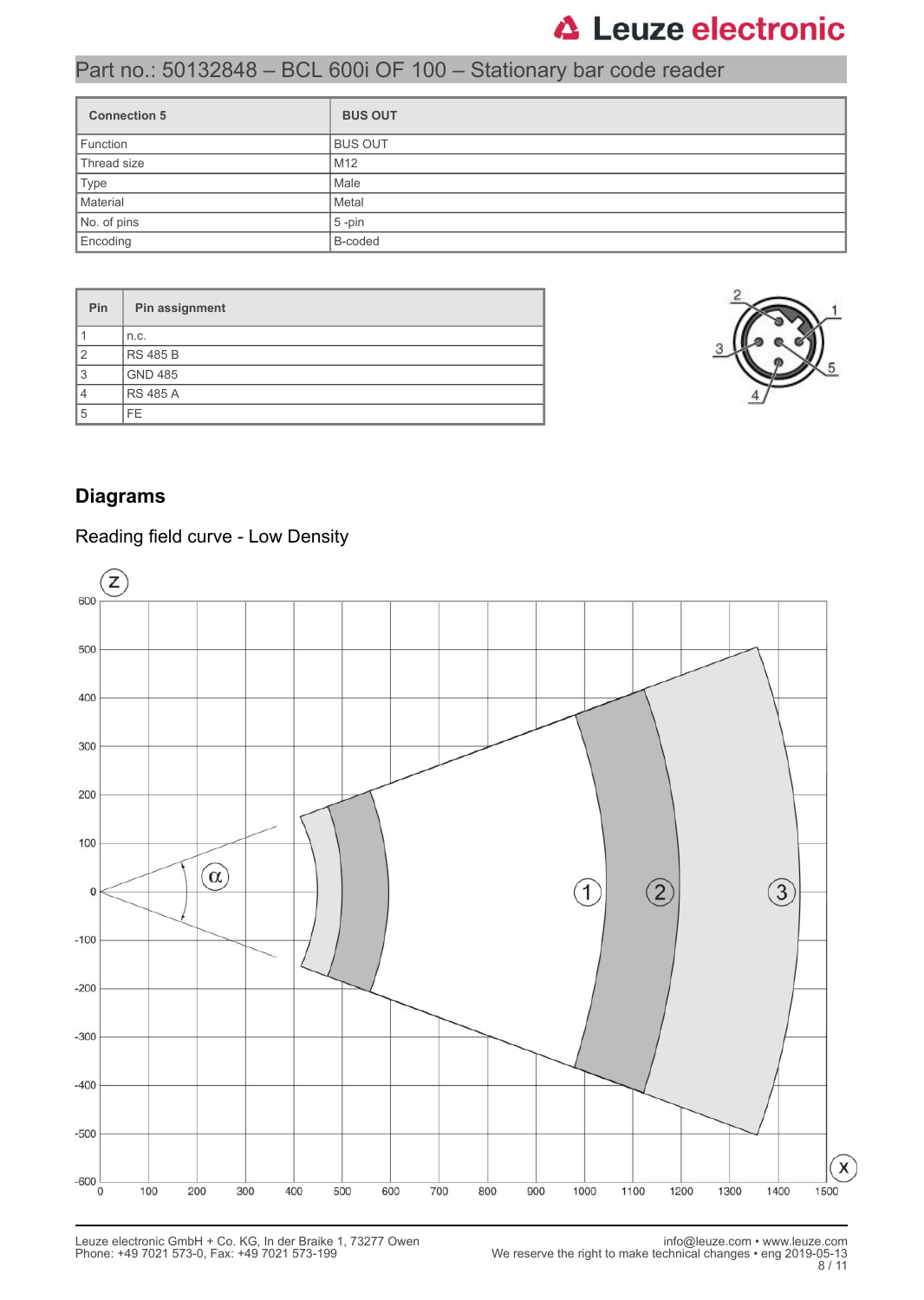#### Part no.: 50132848 – BCL 600i OF 100 – Stationary bar code reader

- z Reading field height [mm]
- x Reading field distance [mm]
- 1 Module = 0.3 mm: 600 mm 1050 mm (450 mm depth of field)
- 2 Module = 0.35 mm: 500 mm 1200 mm (700 mm depth of field) 3 Module = 0.5 mm: 450 mm - 1450 mm (1000 mm depth of field)

#### **Operation and display**

#### LEDs

| <b>LED</b> |            | <b>Display</b>           | <b>Meaning</b>            |
|------------|------------|--------------------------|---------------------------|
| l 1        | <b>PWR</b> | <b>Off</b>               | No supply voltage         |
|            |            | Green, flashing          | Initialization            |
|            |            | Green, continuous light  | Device OK                 |
|            |            | Orange, flashing         | Service operation         |
|            |            | Orange, continuous light | Reset                     |
|            |            | Red, flashing            | Device OK, warning set    |
|            |            | Red, continuous light    | Device error              |
| <u>2</u>   | <b>NET</b> | Off                      | No supply voltage         |
|            |            | Green, flashing          | <b>BUS</b> initialization |
|            |            | Green, continuous light  | Bus operation ok          |
|            |            | Orange, flashing         | Service mode              |
|            |            | Orange, continuous light | Reset                     |
|            |            | Red, flashing            | Communication error       |
|            |            | Red, continuous light    | Network error             |

#### **Part number code**

Part designation: **BCL XXXX YYZ AAA B**

| <b>BCL</b>  | <b>Operating principle:</b><br>BCL: bar code reader                                                                                                                                           |
|-------------|-----------------------------------------------------------------------------------------------------------------------------------------------------------------------------------------------|
| <b>XXXX</b> | Series/interface (integrated fieldbus technology):<br>600i: RS 232/RS 422/ RS 485 (multiNet master)<br>601i: RS 485 (multiNet slave)<br>604i: PROFIBUS DP<br>608i: Ethernet<br>648i: PROFINET |
| YY          | <b>Scanning principle:</b><br>S: line scanner (single line)<br>O: oscillating-mirror scanner (oscillating mirror)                                                                             |
| ΙZ          | Optics:<br>N: High Density (close)<br>M: Medium Density (medium distance)<br>F: Low Density (remote)<br>L: Long Range (very large distances)                                                  |
| l AAA       | Beam exit:<br>100: lateral<br>$102:$ front                                                                                                                                                    |
| l BB        | Special equipment:<br>H: with heating                                                                                                                                                         |

| <b>Note</b>                                                                                           |
|-------------------------------------------------------------------------------------------------------|
| A list with all available device types can be found on the Leuze electronic website at www.leuze.com. |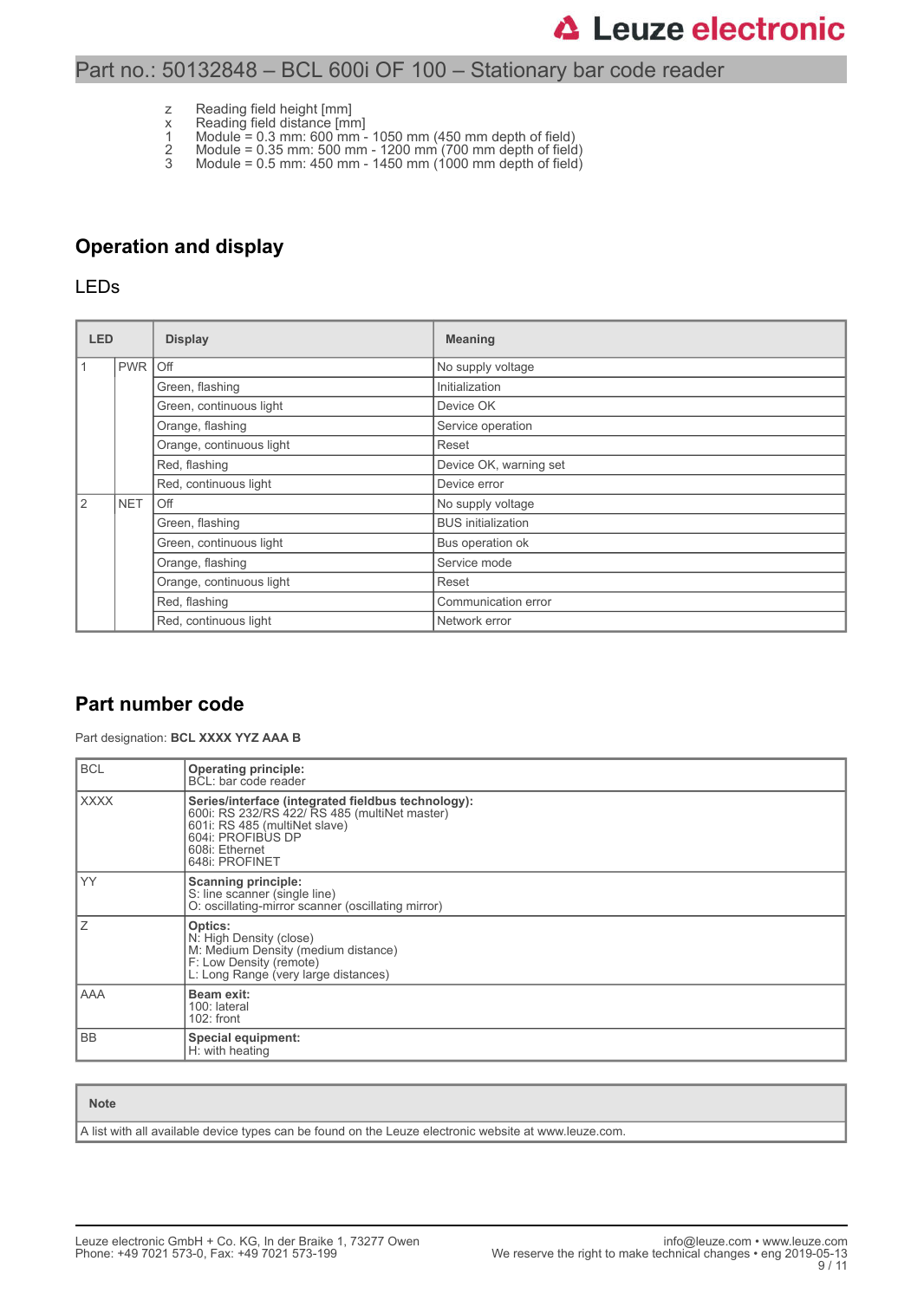#### **Accessories**

Connection technology - Connection cables

|   | Part no. | <b>Designation</b>         | <b>Article</b>     | <b>Description</b>                                                                                                                                         |
|---|----------|----------------------------|--------------------|------------------------------------------------------------------------------------------------------------------------------------------------------------|
| ß | 50132079 | KD U-M12-5A-<br>$V1 - 050$ | l Connection cable | Connection 1: Connector, M12, Axial, Female, A-coded, 5-pin<br>Connection 2: Open end<br>Shielded: No<br>Cable length: 5,000 mm<br>Sheathing material: PVC |

# Connection technology - Interconnection cables

|                |                       | Part no. | <b>Designation</b>              | <b>Article</b>           | <b>Description</b>                                                                                                                                                                                                                     |
|----------------|-----------------------|----------|---------------------------------|--------------------------|----------------------------------------------------------------------------------------------------------------------------------------------------------------------------------------------------------------------------------------|
| 0,0<br>Ÿ.<br>最 | $\sigma_{\rm m}$<br>諨 | 50107726 | <b>KB USB A - USB</b><br>A      | Interconnection<br>cable | Suitable for interface: USB<br>Connection 1: USB<br>Connection 2: USB<br>Shielded: Yes<br>Cable length: 1,800 mm<br>Sheathing material: PVC                                                                                            |
|                |                       | 50135254 | KDS PB-M12-4A-<br>M12-4A-P3-050 | Interconnection<br>cable | Suitable for interface: PROFIBUS DP<br>Connection 1: Connector, M12, Axial, Female, B-coded, 2-pin<br>Connection 2: Connector, M12, Axial, Male, B-coded, 4 -pin<br>Shielded: Yes<br>Cable length: 5,000 mm<br>Sheathing material: PUR |

# Connection technology - Terminating resistors

| Part no. | <b>Designation</b> | <b>Article</b>  | <b>Description</b>                                                                                                                 |
|----------|--------------------|-----------------|------------------------------------------------------------------------------------------------------------------------------------|
| 50038539 | <b>TS 02-4-SA</b>  | Terminator plug | Suitable for: MultiNet Plus, PROFIBUS DP<br>Connection 1: Connector, M12, Axial, Male, B-coded, 4-pin<br>Function: Bus termination |

### Mounting technology - Other

|                | Part no. | <b>Designation</b> | <b>Article</b>   | <b>Description</b>                                                                                 |
|----------------|----------|--------------------|------------------|----------------------------------------------------------------------------------------------------|
| $\mathbb{R}^2$ | 50111224 | I BT 59            | Mounting bracket | Fastening, at system: Groove mounting<br>Mounting bracket, at device: Clampable<br>Material: Metal |